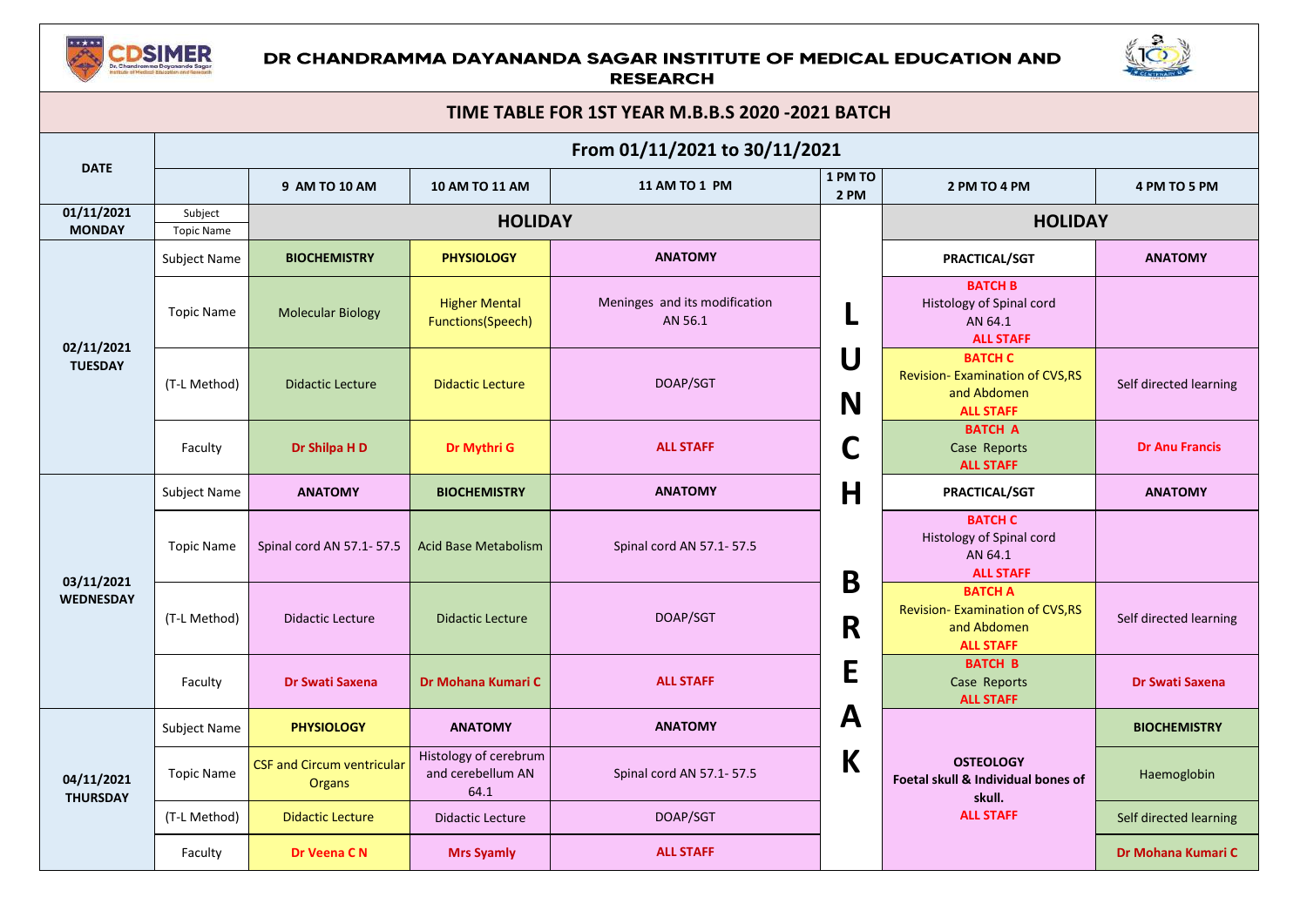|                               | From 01/11/2021 to 30/11/2021 |                                                                     |                                             |                                     |                 |                                                                                                                               |                               |  |  |
|-------------------------------|-------------------------------|---------------------------------------------------------------------|---------------------------------------------|-------------------------------------|-----------------|-------------------------------------------------------------------------------------------------------------------------------|-------------------------------|--|--|
| <b>DATE</b>                   |                               | 9 AM TO 10 AM                                                       | 10 AM TO 11 AM                              | 11 AM TO 1 PM                       | 1 PM TO<br>2 PM | 2 PM TO 4 PM                                                                                                                  | 4 PM TO 5 PM                  |  |  |
| 05/11/2021<br><b>FRIDAY</b>   | Subject                       |                                                                     | <b>HOLIDAY</b>                              |                                     |                 | <b>HOLIDAY</b>                                                                                                                |                               |  |  |
|                               | <b>Topic Name</b>             |                                                                     |                                             |                                     |                 |                                                                                                                               |                               |  |  |
|                               | Subject Name                  |                                                                     |                                             | <b>Community</b><br><b>Medicine</b> |                 |                                                                                                                               |                               |  |  |
| 06/11/2021<br><b>SATURDAY</b> | <b>Topic Name</b>             |                                                                     | <b>EARLY CLINICAL EXPOSURE</b><br>(ANATOMY) | <b>Health Education</b>             |                 | <b>SPORTS</b>                                                                                                                 |                               |  |  |
|                               | (T-L Method)                  |                                                                     |                                             | <b>Didactic Lecture</b>             |                 |                                                                                                                               |                               |  |  |
|                               | <b>Topic Name</b>             |                                                                     |                                             | Dr Sushma J                         | L               |                                                                                                                               |                               |  |  |
|                               | Subject Name                  | <b>PHYSIOLOGY</b>                                                   | <b>ANATOMY</b>                              | <b>ANATOMY</b>                      |                 | PRACTICAL/SGT                                                                                                                 | <b>PHYSIOLOGY</b>             |  |  |
| 08/11/2021                    | <b>Topic Name</b>             | <b>Reticular Formation and</b><br><b>Cortical evoked Potentials</b> | Medulla oblongata AN<br>58.1-58.4           | Medulla oblongata AN 58.1-58.4      | U<br>N          | <b>BATCH A</b><br>General Anatomy slides - Connective<br>tissue, CVS, Nervous Tissue<br><b>ALL STAFF</b>                      | <b>Limbic System</b>          |  |  |
| <b>MONDAY</b>                 | (T-L Method)                  | <b>Didactic Lecture</b>                                             | <b>Didactic Lecture</b>                     | DOAP/SGT                            | C<br>Η          | <b>BATCH B</b><br><b>Examination of Motor System</b><br><b>Instructions - Dr Veena CN</b><br><b>Demonstration - ALL STAFF</b> | <b>Self Directed Learning</b> |  |  |
|                               | Faculty                       | <b>Dr Prashanth Kumar M</b>                                         | <b>Mrs Syamly</b>                           | <b>ALL STAFF</b>                    | B               | <b>BATCH C</b><br>Case Reports<br><b>ALL STAFF</b>                                                                            | Dr Ravikumar A J              |  |  |
|                               | Subject Name                  | <b>BIOCHEMISTRY</b>                                                 | <b>PHYSIOLOGY</b>                           | <b>ANATOMY</b>                      | R               | PRACTICAL/SGT                                                                                                                 | <b>ANATOMY</b>                |  |  |
|                               | <b>Topic Name</b>             | <b>Acid Base Metabolism</b>                                         | <b>Limbic System</b>                        | Pons<br>AN 59.1-59.3                | E<br>A          | <b>BATCH B</b><br>General Anatomy slides - Connective<br>tissue, CVS, Nervous Tissue<br><b>ALL STAFF</b>                      |                               |  |  |
| 09/11/2021<br><b>TUESDAY</b>  | (T-L Method)                  | <b>Didactic Lecture</b>                                             | <b>Didactic Lecture</b>                     | DOAP/SGT                            | K               | <b>BATCH C</b><br><b>Examination of Motor System</b><br><b>Instructions - Dr Veena CN</b><br><b>Demonstration - ALL STAFF</b> | Self directed learning        |  |  |
|                               | Faculty                       | Dr Mohana Kumari C                                                  | Dr Veena CN                                 | <b>ALL STAFF</b>                    |                 | <b>BATCH A</b><br>Case Reports<br><b>ALL STAFF</b>                                                                            | <b>Mrs Syamly</b>             |  |  |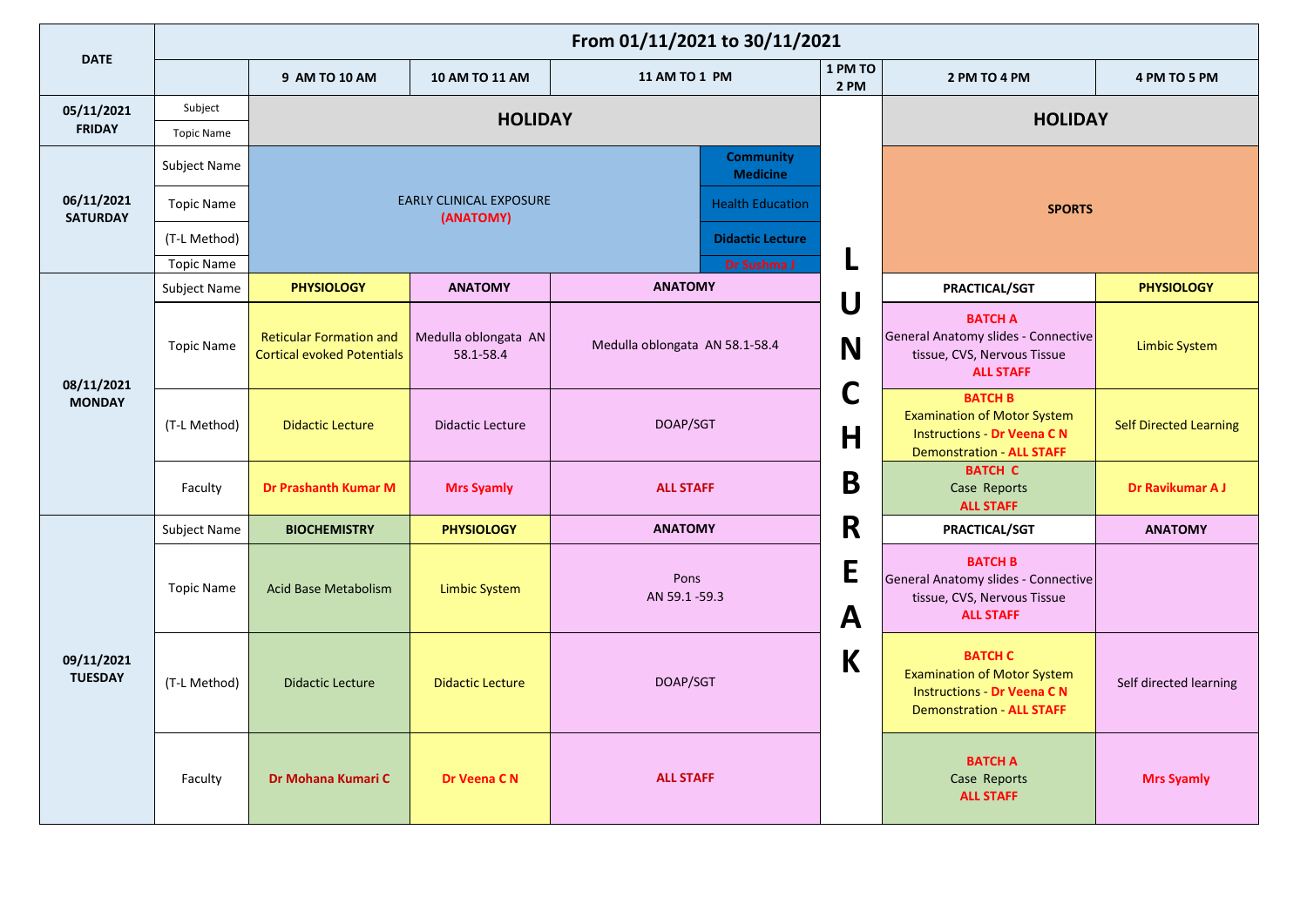|                                | From 01/11/2021 to 30/11/2021 |                                                        |                                                  |                                   |                                     |                 |                                                                                                                               |                                                |  |  |
|--------------------------------|-------------------------------|--------------------------------------------------------|--------------------------------------------------|-----------------------------------|-------------------------------------|-----------------|-------------------------------------------------------------------------------------------------------------------------------|------------------------------------------------|--|--|
| <b>DATE</b>                    |                               | 9 AM TO 10 AM                                          | 10 AM TO 11 AM                                   | 11 AM TO 1 PM                     |                                     | 1 PM TO<br>2 PM | 2 PM TO 4 PM                                                                                                                  | 4 PM TO 5 PM                                   |  |  |
|                                | Subject Name                  | <b>ANATOMY</b>                                         | <b>BIOCHEMISTRY</b>                              | <b>ANATOMY</b>                    |                                     |                 | PRACTICAL/SGT                                                                                                                 | <b>ANATOMY</b>                                 |  |  |
| 10/11/2021<br><b>WEDNESDAY</b> | <b>Topic Name</b>             | Pons<br>AN 59.1-59.3                                   | Immunology                                       |                                   | Floor of fourth ventricle           |                 | <b>BATCH C</b><br>General Anatomy slides - Connective<br>tissue, CVS, Nervous Tissue<br><b>ALL STAFF</b>                      |                                                |  |  |
|                                | (T-L Method)                  | <b>Didactic Lecture</b>                                | <b>Didactic Lecture</b>                          | DOAP/SGT                          |                                     | Ч<br>U          | <b>BATCH A</b><br><b>Examination of Motor System</b><br><b>Instructions - Dr Veena CN</b><br><b>Demonstration - ALL STAFF</b> | Self directed learning                         |  |  |
|                                | Faculty                       | <b>Dr Martin Lucas</b>                                 | Dr Leelambika C                                  | <b>ALL STAFF</b>                  |                                     | N               | <b>BATCH B</b><br>Case Reports<br><b>ALL STAFF</b>                                                                            | <b>Dr Anisha B</b>                             |  |  |
|                                | Subject Name                  | <b>PHYSIOLOGY</b>                                      | <b>ANATOMY</b>                                   | <b>ANATOMY</b>                    |                                     | C               |                                                                                                                               | <b>BIOCHEMISTRY</b>                            |  |  |
| 11/11/2021<br><b>THURSDAY</b>  | <b>Topic Name</b>             | <b>Higher mental</b><br><b>Functions</b><br>(Learning) | Development of CNS<br>AN 64.1-64.3               | Midbrain AN 61.1-61.3             |                                     | H               | Surface marking of head & neck<br><b>ALL STAFF</b>                                                                            | <b>Fluid and Electrolyte</b><br><b>Balance</b> |  |  |
|                                | (T-L Method)                  | <b>Didactic Lecture</b>                                | <b>Didactic Lecture</b>                          | DOAP/SGT                          |                                     | B               |                                                                                                                               | Self directed learning                         |  |  |
|                                | Faculty                       | Dr Mythri G                                            | <b>Dr Martin Lucas</b>                           | <b>ALL STAFF</b>                  |                                     | R               |                                                                                                                               | <b>Dr Prithvi Shankar</b>                      |  |  |
|                                | Subject Name                  | <b>BIOCHEMISTRY</b>                                    | <b>ANATOMY</b>                                   | <b>PHYSIOLOGY</b>                 | <b>ANATOMY</b>                      |                 |                                                                                                                               | <b>PHYSIOLOGY</b>                              |  |  |
| 12/11/2021                     | <b>Topic Name</b>             | <b>Acid Base Metabolism</b>                            | Midbrain AN 61.1-61.3                            | <b>Autonomic Nervous</b><br>Sytem | Cerebellum AN<br>$60.1 - 60.3$      | E               | Small group teaching /<br>Formative assessment/integration                                                                    | <b>Charts of Renals &amp; GIT</b>              |  |  |
| <b>FRIDAY</b>                  | (T-L Method)                  | <b>Didactic Lecture</b>                                | <b>Didactic Lecture</b>                          | <b>Didactic Lecture</b>           | <b>Didactic Lecture</b>             | A               | (Biochemistry)                                                                                                                | Self directed learning                         |  |  |
|                                | Faculty                       | Dr Mohana Kumari C                                     | <b>Dr Anisha B</b>                               | Dr Veena CN                       | Dr Sangeetha S                      | $\mathsf K$     |                                                                                                                               | <b>Mrs Rashmitha V</b>                         |  |  |
|                                | Subject Name                  |                                                        |                                                  |                                   | <b>Community</b><br><b>Medicine</b> |                 |                                                                                                                               |                                                |  |  |
| 13/11/2021                     | <b>Topic Name</b>             |                                                        | EARLY CLINICAL EXPOSURE BASIC SCIENCE CORELATION |                                   | <b>Indicators of health</b>         |                 | <b>SPORTS</b>                                                                                                                 |                                                |  |  |
| <b>SATURDAY</b>                | (T-L Method)                  |                                                        | (PHYSIOLOGY)                                     |                                   | <b>Didactic Lecture</b>             |                 |                                                                                                                               |                                                |  |  |
|                                | <b>Topic Name</b>             |                                                        |                                                  | Dr Yamini Satya N                 |                                     |                 |                                                                                                                               |                                                |  |  |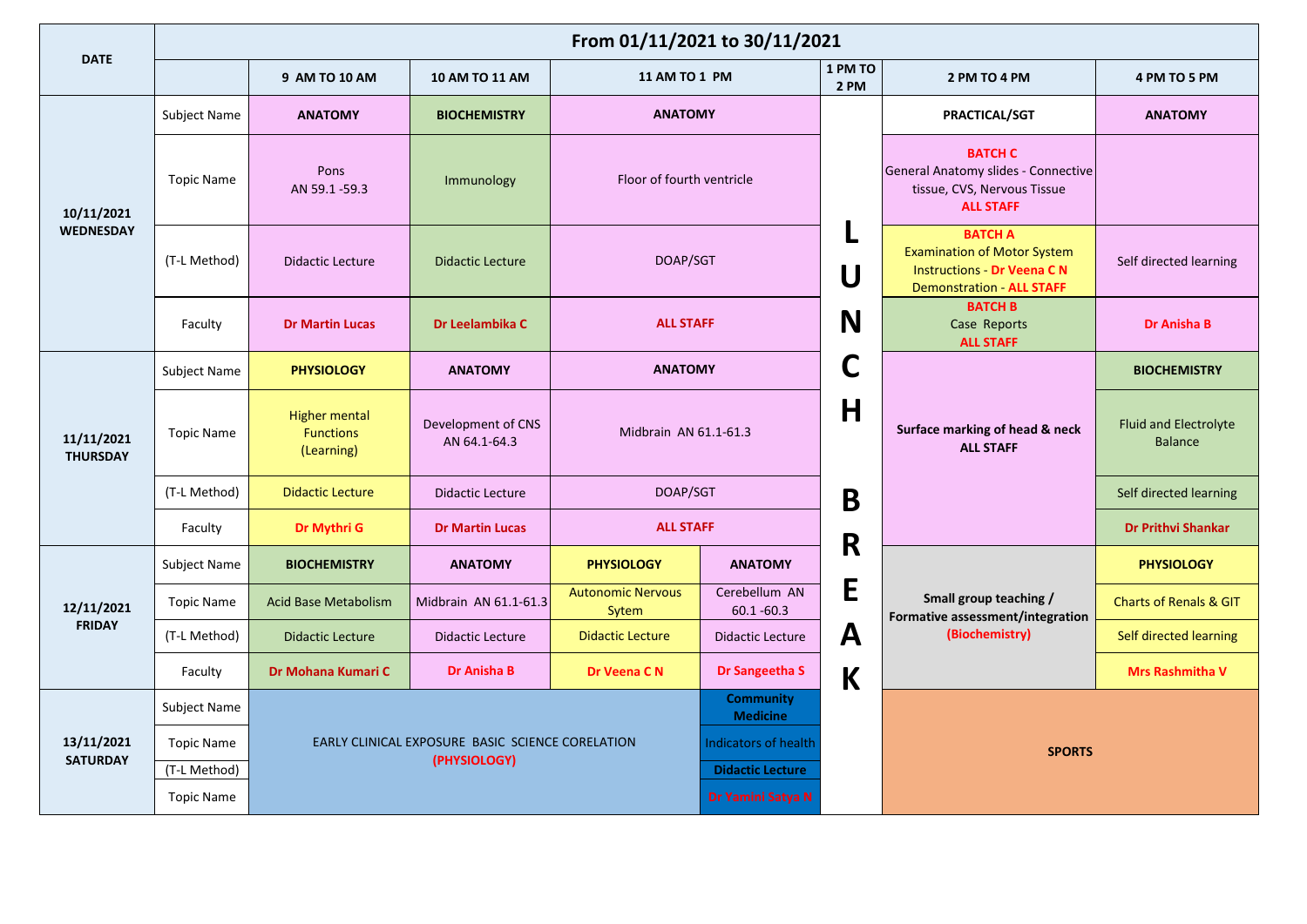|                              | From 01/11/2021 to 30/11/2021 |                                                      |                                                                         |                                                                  |                                               |                                                                                                                                  |                                        |  |  |  |
|------------------------------|-------------------------------|------------------------------------------------------|-------------------------------------------------------------------------|------------------------------------------------------------------|-----------------------------------------------|----------------------------------------------------------------------------------------------------------------------------------|----------------------------------------|--|--|--|
| <b>DATE</b>                  |                               | 9 AM TO 10 AM                                        | <b>10 AM TO 11 AM</b>                                                   | 11 AM TO 1 PM                                                    | 1 PM TO<br>2 PM                               | 2 PM TO 4 PM                                                                                                                     | 4 PM TO 5 PM                           |  |  |  |
| 15/11/2021                   | <b>Subject Name</b>           | <b>PHYSIOLOGY</b>                                    | <b>ANATOMY</b>                                                          | <b>ANATOMY</b>                                                   |                                               | <b>PRACTICAL/SGT</b>                                                                                                             | <b>PHYSIOLOGY</b>                      |  |  |  |
|                              | Topic Name                    | <b>Higher mental</b><br><b>Functions</b><br>(Memory) | Cerebral hemisphere -<br>sulci, gyri and<br>functional areas AN<br>62.2 | Midbrain AN 61.1-61.3                                            |                                               | <b>BATCH A</b><br>Genaral slides - Muscular system,<br>lymphoid tissue, glands, placenta &<br>Umbilical cord<br><b>ALL STAFF</b> | <b>Charts of Respiratory</b><br>System |  |  |  |
| <b>MONDAY</b>                | (T-L Method)                  | <b>Didactic Lecture</b>                              | <b>Didactic Lecture</b>                                                 | DOAP/SGT                                                         | L                                             |                                                                                                                                  | <b>Self Directed Learning</b>          |  |  |  |
|                              | Faculty                       | Dr Mythri G                                          | <b>Dr Anu Francis</b>                                                   | <b>ALL STAFF</b>                                                 | U<br>N                                        |                                                                                                                                  | Dr Mythri G                            |  |  |  |
|                              | Subject Name                  | <b>BIOCHEMISTRY</b>                                  | <b>PHYSIOLOGY</b>                                                       | <b>ANATOMY</b>                                                   |                                               | PRACTICAL/SGT                                                                                                                    | <b>ANATOMY</b>                         |  |  |  |
| 16/11/2021<br><b>TUESDAY</b> | Topic Name                    | Detoxification                                       | <b>EEG and Sleep</b>                                                    | Cerebellum AN 60.1-60.3                                          | C<br>lymphoid tissue, glands, placenta &<br>H |                                                                                                                                  |                                        |  |  |  |
|                              | (T-L Method)                  | <b>Didactic Lecture</b>                              | <b>Didactic Lecture</b>                                                 | DOAP/SGT                                                         | B                                             |                                                                                                                                  | Self directed learning                 |  |  |  |
|                              | Faculty                       | Dr Mohana Kumari C                                   | <b>Dr Prashanth Kumar M</b>                                             | <b>ALL STAFF</b>                                                 | R                                             | <b>BATCH A</b><br><b>Liver Enzymes</b><br><b>ALL STAFF</b>                                                                       | <b>Dr Martin Lucas</b>                 |  |  |  |
|                              | <b>Subject Name</b>           | <b>ANATOMY</b>                                       | <b>BIOCHEMISTRY</b>                                                     | <b>ANATOMY</b>                                                   | E                                             | PRACTICAL/SGT                                                                                                                    | <b>ANATOMY</b>                         |  |  |  |
| 17/11/2021                   | <b>Topic Name</b>             | White matter of cerebrum<br>AN 62.3                  | Immunology                                                              | Cerebral hemisphere -sulci, gyri and<br>functional areas AN 62.2 | $\mathbf A$<br>K                              | <b>BATCH C</b><br>Genaral slides - Muscular system,<br>lymphoid tissue, glands, placenta &<br>Umbilical cord<br><b>ALL STAFF</b> |                                        |  |  |  |
| <b>WEDNESDAY</b>             | (T-L Method)                  | <b>Didactic Lecture</b>                              | <b>Didactic Lecture</b>                                                 | DOAP/SGT                                                         |                                               | <b>BATCH A</b><br><b>Examination of Reflexes</b><br><b>Instructions - Dr Mythri G</b><br><b>Demonstration - ALL STAFF</b>        | Self directed learning                 |  |  |  |
|                              | Faculty                       | Dr Swati Saxena                                      | Dr Leelambika C                                                         | <b>ALL STAFF</b>                                                 |                                               | <b>BATCH B</b><br><b>Liver Enzymes</b><br><b>ALL STAFF</b>                                                                       | Dr Sangeetha S                         |  |  |  |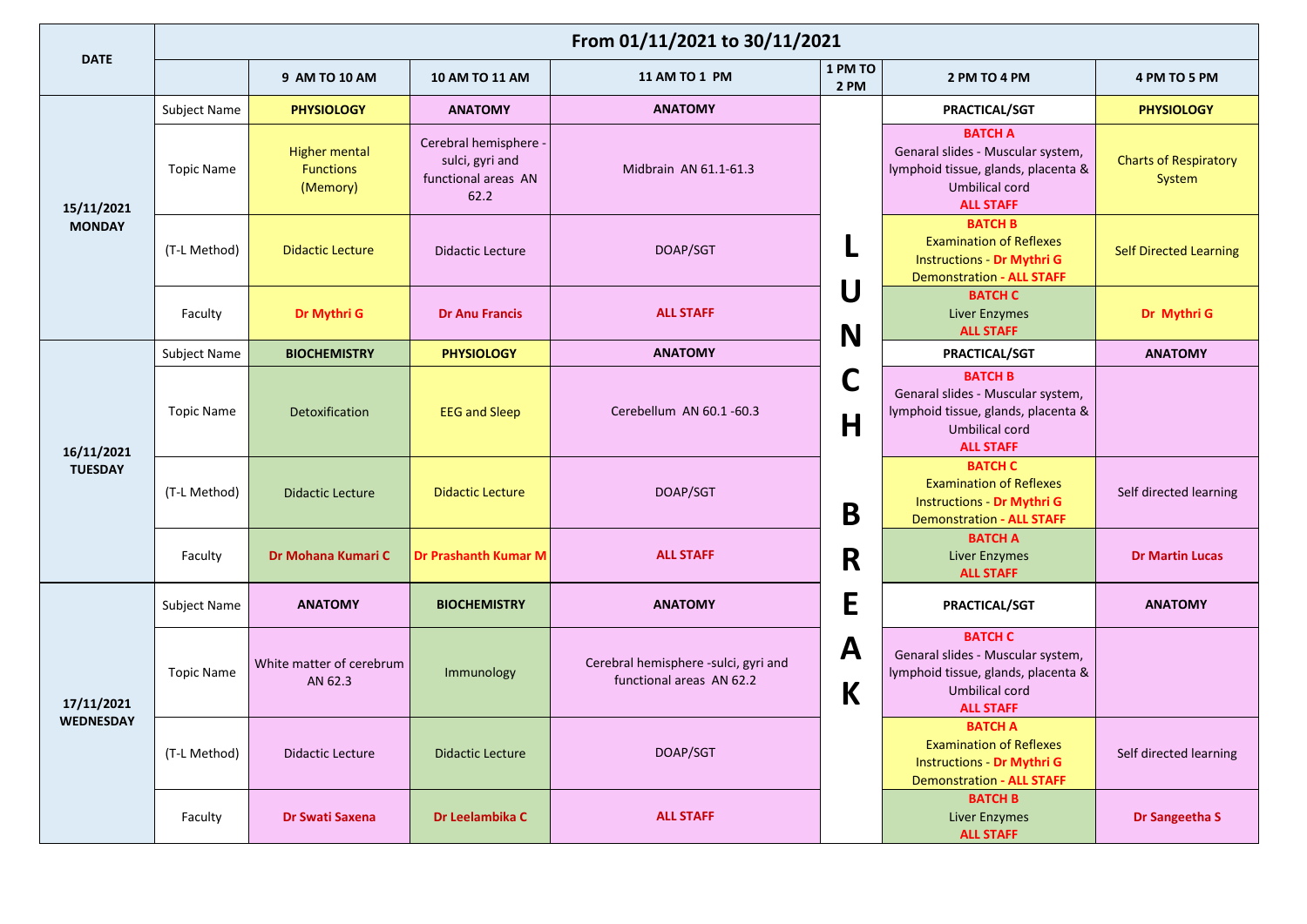|                               | From 01/11/2021 to 30/11/2021 |                                      |                                                                          |                                                                                                                                          |                                     |                               |                                                                                                                                         |                               |  |  |
|-------------------------------|-------------------------------|--------------------------------------|--------------------------------------------------------------------------|------------------------------------------------------------------------------------------------------------------------------------------|-------------------------------------|-------------------------------|-----------------------------------------------------------------------------------------------------------------------------------------|-------------------------------|--|--|
| <b>DATE</b>                   |                               | 9 AM TO 10 AM                        | <b>10 AM TO 11 AM</b>                                                    | 11 AM TO 1 PM                                                                                                                            |                                     | 1 PM TO<br>2 PM               | 2 PM TO 4 PM                                                                                                                            | 4 PM TO 5 PM                  |  |  |
| 18/11/2021<br><b>THURSDAY</b> | Subject Name                  | <b>PHYSIOLOGY</b>                    | <b>ANATOMY</b>                                                           | <b>ANATOMY</b>                                                                                                                           |                                     |                               |                                                                                                                                         | <b>BIOCHEMISTRY</b>           |  |  |
|                               | <b>Topic Name</b>             | <b>Eye-Functional Anatomy</b>        | Neural tube defects<br>with its embryological<br>basis AN 64.3           | Cerebral hemisphere -sulci, gyri and<br>functional areas AN 62.2                                                                         |                                     |                               | <b>OSTEOLOGY</b><br>Radiology of head and neck                                                                                          | <b>Organ Function Test</b>    |  |  |
|                               | (T-L Method)                  | <b>Didactic Lecture</b>              | <b>Didactic Lecture</b>                                                  | DOAP/SGT                                                                                                                                 |                                     | <b>ALL STAFF</b>              |                                                                                                                                         | <b>Self Directed Learning</b> |  |  |
|                               | Faculty                       | Dr Veena C N                         | Dr Sangeetha S                                                           | <b>ALL STAFF</b>                                                                                                                         |                                     |                               |                                                                                                                                         | <b>Mr Venkatesh Rathod</b>    |  |  |
|                               | Subject Name                  | <b>BIOCHEMISTRY</b>                  | <b>ANATOMY</b>                                                           | <b>PHYSIOLOGY</b>                                                                                                                        | <b>ANATOMY</b>                      |                               |                                                                                                                                         | <b>PHYSIOLOGY</b>             |  |  |
|                               | <b>Topic Name</b>             | <b>Acid Base Metabolism</b>          | Basal ganglia and limbic<br>lobe connections AN<br>62.4                  | <b>Optics, Refractive errors</b>                                                                                                         | Thalamus AN 62.4                    | U                             | Small group teaching /                                                                                                                  | <b>Charts of Endocrine</b>    |  |  |
| 19/11/2021<br><b>FRIDAY</b>   | (T-L Method)                  | <b>Didactic Lecture</b>              | <b>Didactic Lecture</b>                                                  | <b>Didactic Lecture</b>                                                                                                                  | <b>Didactic Lecture</b>             | N                             | Formative assessment/integration<br>(PHYSIOLOGY)<br>C<br><b>ALL STAFF</b>                                                               | <b>Self Directed Learning</b> |  |  |
|                               | Faculty                       | Dr Mohana Kumari C                   | <b>Mrs Syamly</b>                                                        | <b>Mrs Rashmitha VK</b>                                                                                                                  | <b>Dr Martin Lucas</b>              | H                             |                                                                                                                                         | <b>Mrs Rashmitha V</b>        |  |  |
|                               | Subject Name                  |                                      |                                                                          |                                                                                                                                          | <b>Community</b><br><b>Medicine</b> |                               |                                                                                                                                         |                               |  |  |
| 20/11/2021                    | Topic Name                    |                                      |                                                                          | Determinants of<br>health<br>EARLY CLINICAL EXPOSURE BASIC SCIENCE CORELATION<br><b>Didactic Lecture</b><br><b>Dr Santosh</b><br>Achappa |                                     | B                             |                                                                                                                                         |                               |  |  |
| <b>SATURDAY</b>               | (T-L Method)                  |                                      | (BIOCHEMISTRY)                                                           |                                                                                                                                          |                                     | R                             | <b>SPORTS</b>                                                                                                                           |                               |  |  |
|                               | Topic Name                    |                                      |                                                                          |                                                                                                                                          |                                     | E                             |                                                                                                                                         |                               |  |  |
|                               | Subject Name                  | <b>PHYSIOLOGY</b>                    | <b>ANATOMY</b>                                                           | <b>ANATOMY</b>                                                                                                                           |                                     |                               | PRACTICAL/SGT                                                                                                                           | <b>PHYSIOLOGY</b>             |  |  |
|                               | <b>Topic Name</b>             | <b>Visual Pathway</b><br>and lesions | Hypothalamus,<br>epithalamus,<br>metathalamus and<br>subthalamus AN 62.5 | White matter of cerebrum AN 62.3                                                                                                         |                                     | $\mathbf{A}$<br>V<br><b>N</b> | <b>BATCH A</b><br>Systemic slides - Respiratory system,<br>CNS, GIT, Reproductive system,<br>Urinary system<br><b>ALL STAFF</b>         | <b>PSG</b>                    |  |  |
| 22/11/2021<br><b>MONDAY</b>   | (T-L Method)                  | <b>Didactic Lecture</b>              | <b>Didactic Lecture</b>                                                  | DOAP/SGT                                                                                                                                 |                                     |                               | <b>BATCH B</b><br><b>Examination of Cranial Nerves (1-6)</b><br><b>Instructions - Dr Kanchana R</b><br><b>Demonstration - ALL STAFF</b> | <b>Self Directed Learning</b> |  |  |
|                               | Faculty                       | <b>Mrs Rashmitha VK</b>              | Dr Anisha B                                                              | <b>ALL STAFF</b>                                                                                                                         |                                     |                               | <b>BATCH C</b><br><b>Case Reports</b><br><b>ALL STAFF</b>                                                                               | Dr Mythri G                   |  |  |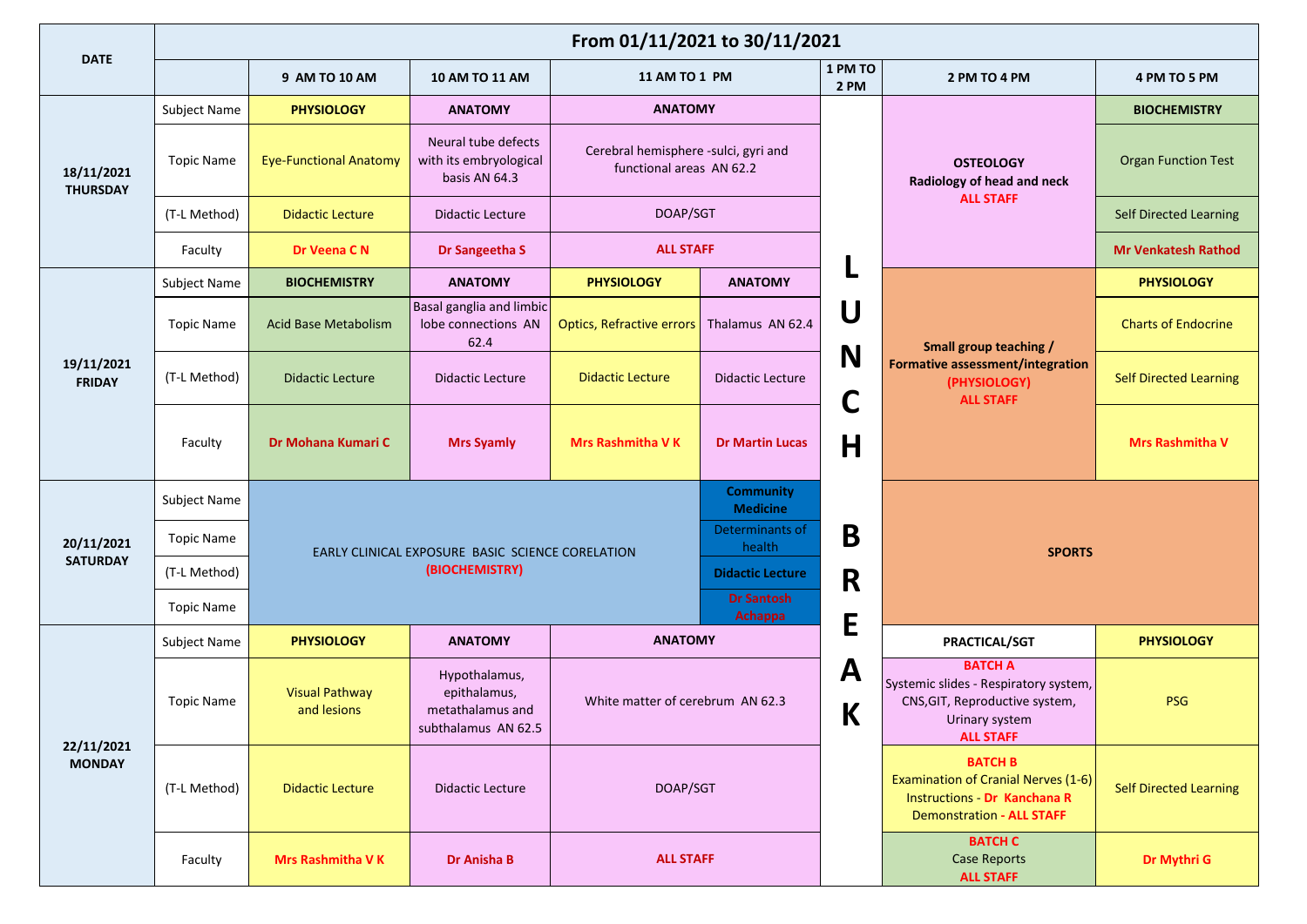|                               | From 01/11/2021 to 30/11/2021 |                                                                                  |                                        |                                                      |                   |                                                                                                                                         |                               |  |  |  |
|-------------------------------|-------------------------------|----------------------------------------------------------------------------------|----------------------------------------|------------------------------------------------------|-------------------|-----------------------------------------------------------------------------------------------------------------------------------------|-------------------------------|--|--|--|
| <b>DATE</b>                   |                               | 9 AM TO 10 AM                                                                    | 10 AM TO 11 AM                         | 11 AM TO 1 PM                                        | 1 PM TO<br>2 PM   | 2 PM TO 4 PM                                                                                                                            | 4 PM TO 5 PM                  |  |  |  |
|                               | Subject Name                  | <b>BIOCHEMISTRY</b>                                                              | <b>PHYSIOLOGY</b>                      | <b>ANATOMY</b>                                       |                   | PRACTICAL/SGT                                                                                                                           | <b>ANATOMY</b>                |  |  |  |
| 23/11/2021<br><b>TUESDAY</b>  | <b>Topic Name</b>             | <b>New Born Screening</b>                                                        | Phototransduction                      | Basal ganglia and limbic lobe connections AN<br>62.4 |                   | <b>BATCH B</b><br>Systemic slides - Respiratory system,<br>CNS, GIT, Reproductive system,<br>Urinary system<br><b>ALL STAFF</b>         |                               |  |  |  |
|                               | (T-L Method)                  | <b>Didactic Lecture</b>                                                          | <b>Didactic Lecture</b>                | DOAP/SGT                                             | U                 | <b>BATCH C</b><br><b>Examination of Cranial Nerves (1-6)</b><br><b>Instructions - Dr Kanchana R</b><br><b>Demonstration - ALL STAFF</b> | Self Directed Learning        |  |  |  |
|                               | Faculty                       | <b>Dr Prithvi Shankar</b>                                                        | <b>Dr Kanchana R</b>                   | <b>ALL STAFF</b>                                     | N                 | <b>BATCH A</b><br><b>Case Reports</b><br><b>ALL STAFF</b>                                                                               | <b>Dr Anu Francis</b>         |  |  |  |
|                               | <b>Subject Name</b>           | <b>ANATOMY</b>                                                                   | <b>BIOCHEMISTRY</b>                    | <b>ANATOMY</b>                                       | C<br>$\mathsf{H}$ | PRACTICAL/SGT                                                                                                                           | <b>ANATOMY</b>                |  |  |  |
| 24/11/2021                    | <b>Topic Name</b>             | Blood supply of brain,<br>Circle of Willis AN 62.6                               | <b>Acid Base Metabolism</b>            | Blood supply of brain Circle of Willis AN 62.6       | B                 | <b>BATCH C</b><br>Systemic slides - Respiratory system,<br>CNS, GIT, Reproductive system,<br>Urinary system<br><b>ALL STAFF</b>         |                               |  |  |  |
| <b>WEDNESDAY</b>              | (T-L Method)                  | <b>Didactic Lecture</b>                                                          | <b>Didactic Lecture</b>                | R<br>DOAP/SGT<br>E                                   |                   | <b>BATCH A</b><br><b>Examination of Cranial Nerves (1-6)</b><br><b>Instructions - Dr Kanchana R</b><br><b>Demonstration - ALL STAFF</b> | Self Directed Learning        |  |  |  |
|                               | Faculty                       | Dr Sangeetha S                                                                   | Dr Mohana Kumari C                     | <b>ALL STAFF</b>                                     | A                 | <b>BATCH B</b><br><b>Case Reports</b><br><b>ALL STAFF</b>                                                                               | <b>Dr Swati Saxena</b>        |  |  |  |
|                               | Subject Name                  | <b>PHYSIOLOGY</b>                                                                | <b>ANATOMY</b>                         | <b>ANATOMY</b>                                       | K                 |                                                                                                                                         | <b>BIOCHEMISTRY</b>           |  |  |  |
| 25/11/2021<br><b>THURSDAY</b> | <b>Topic Name</b>             | Field of Vision, Occular<br>motility<br>,Adaptation,Pupillary<br><b>Reflexes</b> | Lateral and third<br>ventricle AN 63.1 | Ventricles of brain                                  |                   | <b>Skill certification</b><br><b>ALL STAFF</b>                                                                                          | <b>Nutrition</b>              |  |  |  |
|                               | (T-L Method)                  | <b>Didactic Lecture</b>                                                          | <b>Didactic Lecture</b>                | DOAP/SGT                                             |                   |                                                                                                                                         | <b>Self Directed Learning</b> |  |  |  |
|                               | Faculty                       | Dr Veena CN                                                                      | <b>Dr Anu Francis</b>                  | <b>ALL STAFF</b>                                     |                   |                                                                                                                                         | <b>Ms Uzma Kousar</b>         |  |  |  |